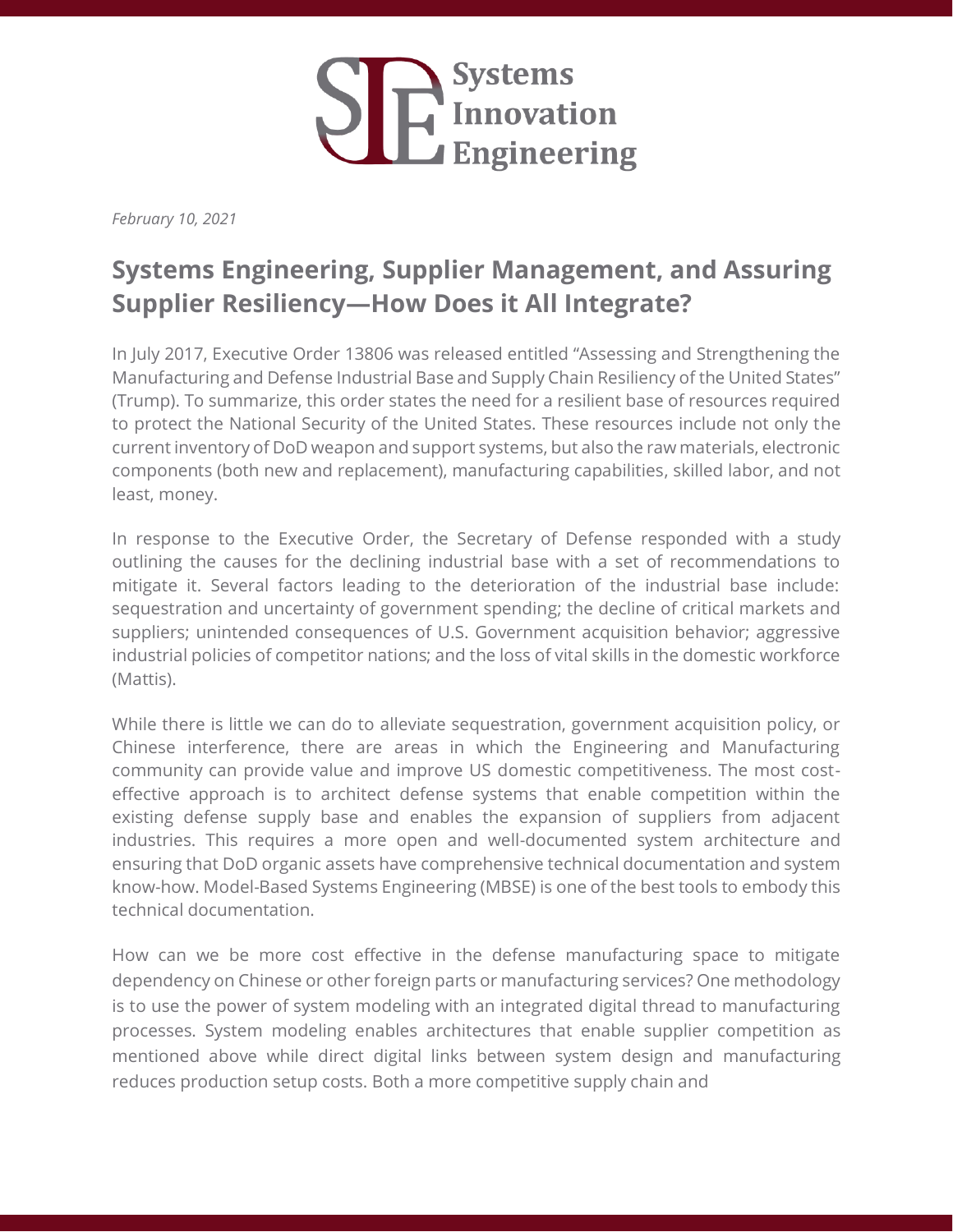

reduced setup costs enable the implementation of more agile manufacturing processes to lower the production costs of low volume, high part mix defense products.

How do we affordably integrate these digital threads? How can we improve the efficiency and cost of our manufacturing processes? How do we create more competition with domestic sources with improved system architectures? What plans do we have for suppliers that possess seasoned employees who have retired or otherwise left the company? These are just a few of the many questions that should be answered in developing your own Supplier Resiliency and Management Plan.